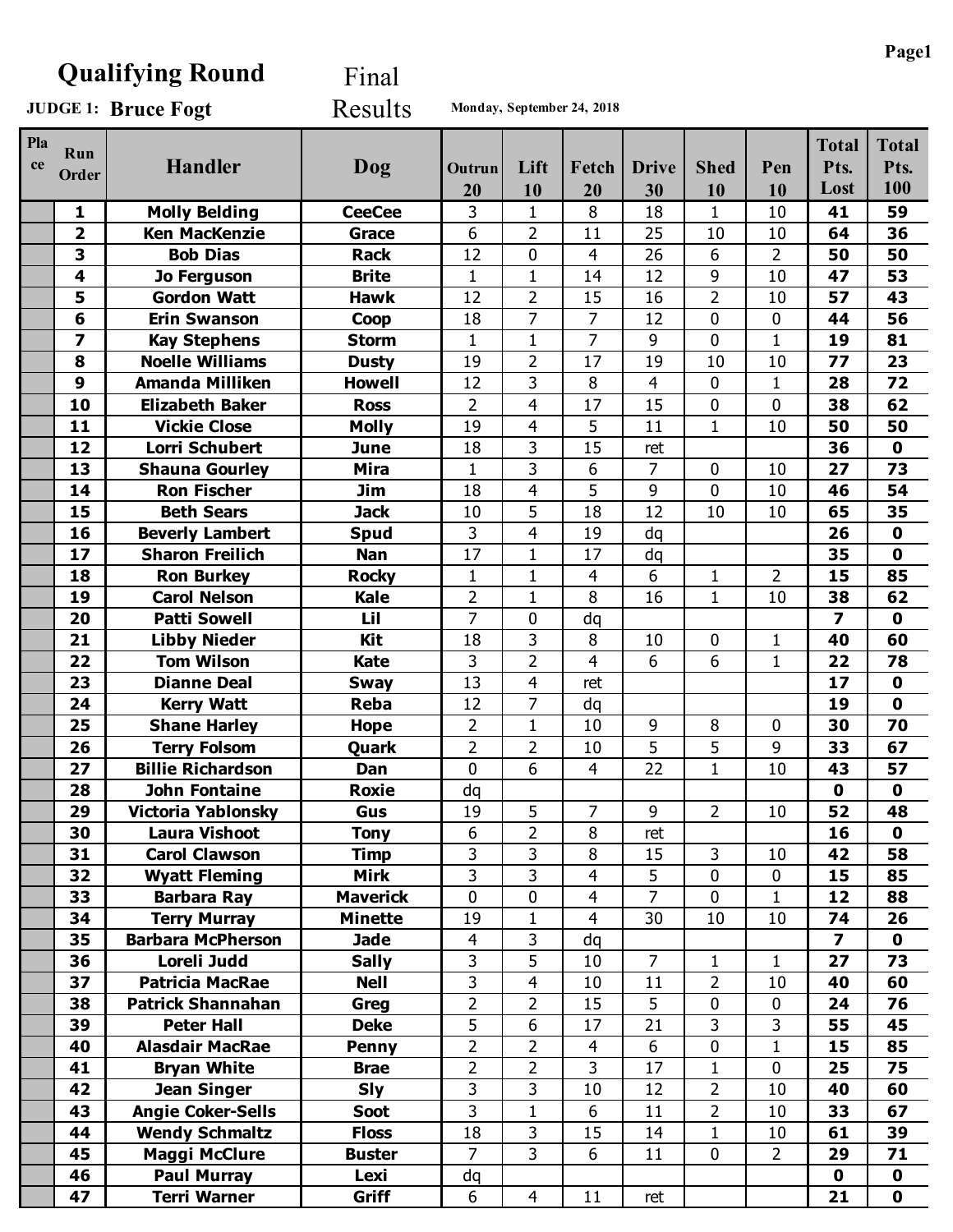|     |                        |               |                |                |                |                |                |                |                         | Page2        |
|-----|------------------------|---------------|----------------|----------------|----------------|----------------|----------------|----------------|-------------------------|--------------|
| 48  | <b>Fernando Alves</b>  | <b>Nex</b>    | ret            |                |                |                |                |                | 0                       | n            |
| 49  | Linda Tesdahl          | <b>Royce</b>  | 3              | 4              | 16             | $\overline{7}$ | 1              | 0              | 31                      | 69           |
| 50  | <b>Faansie Basson</b>  | <b>Jep</b>    | $\overline{4}$ | 4              | 17             | 13             | $\overline{2}$ | $\overline{2}$ | 42                      | 58           |
| 51  | <b>Scott Maxfield</b>  | <b>Belle</b>  | 3              | 4              | dq             |                |                |                | $\overline{\mathbf{z}}$ | $\mathbf 0$  |
| 52  | <b>Sue MacDonald</b>   | Laddie        | 18             | 3              | 15             | dq             |                |                | 36                      | $\mathbf 0$  |
| 53  | <b>Adrian Espinoza</b> | <b>Brook</b>  | 10             | $\overline{2}$ | 9              | 7              | 1              | 10             | 39                      | 61           |
| 54  | <b>Gene Zurcher</b>    | Zeb           | $\overline{2}$ | $\overline{3}$ | 17             | 23             | 0              | $\mathbf{1}$   | 46                      | 54           |
| 55  | <b>Bridget Strang</b>  | <b>Ben</b>    | $\overline{7}$ | 3              | $\overline{7}$ | 22             | 0              | 0              | 39                      | 61           |
| 56  | <b>Peter Hall</b>      | Meg           | ret            |                |                |                |                |                | $\mathbf 0$             | $\mathbf 0$  |
| 57  | <b>Mary Minor</b>      | Tane'         | 18             | 3              | 12             | $\overline{7}$ | $\mathbf{0}$   | 10             | 50                      | 50           |
| 58  | <b>Louanne Twa</b>     | Glen          | 0              | $\mathbf{1}$   | 10             | 17             | 9              | ret            | 37                      | $\mathbf 0$  |
| 59  | <b>Angela Akers</b>    | <b>Hazel</b>  | 3              | $\overline{2}$ | 11             | 9              | $\overline{0}$ | 4              | 29                      | 71           |
| 60  | <b>Kathy Knox</b>      | <b>Blake</b>  | $\overline{3}$ | 3              | 10             | 6              | 9              | 10             | 41                      | 59           |
| 61  | <b>Cindy Good</b>      | Meg           | $\mathbf{1}$   | $\mathbf{1}$   | 8              | 19             | $\mathbf{0}$   | $\mathbf 0$    | 29                      | 71           |
| 62  | <b>Haley Hunewill</b>  | Zac           | dq             |                |                |                |                |                | $\mathbf 0$             | $\mathbf 0$  |
| 63  | <b>Judy Loflin</b>     | <b>Ruby</b>   | 18             | 9              | 12             | ret            |                |                | 39                      | $\mathbf 0$  |
| 64  | <b>Karen Child</b>     | <b>Hook</b>   | 3              | 2              | 14             | 10             | $\mathbf 0$    | 10             | 39                      | 61           |
| 65  | <b>Karen Zamora</b>    | T.J.          | $\mathbf{1}$   | $\mathbf{1}$   | 18             | 12             | 6              | $\mathbf 0$    | 38                      | 62           |
| 66  | <b>Jennifer Glen</b>   | <b>Try</b>    | 6              | 3              | 19             | ret            |                |                | 28                      | $\mathbf 0$  |
| 67  | <b>Ian Caldicott</b>   | <b>Maxie</b>  | 3              | $\mathbf{1}$   | 10             | 15             | 8              | 3              | 40                      | 60           |
| 68  | <b>Lise Andersen</b>   | <b>Roadie</b> | $\overline{4}$ | $\overline{2}$ | 17             | dq             |                |                | 23                      | $\mathbf{0}$ |
| 69  | <b>Scott Glen</b>      | <b>Taff</b>   | $\overline{2}$ | 3              | 10             | 5              | $\mathbf{1}$   | 10             | 31                      | 69           |
| 70  | <b>Bob Allen</b>       | <b>Joey</b>   | $\overline{7}$ | $\overline{2}$ | 14             | $\overline{7}$ | $\mathbf{1}$   | $\overline{2}$ | 33                      | 67           |
| 71  | <b>Mich Ferraro</b>    | <b>Puppa</b>  | dq             |                |                |                |                |                | $\mathbf{0}$            | $\mathbf 0$  |
| 72  | LisAnn Spencer         | <b>Snow</b>   | 18             | 9              | ret            |                |                |                | 27                      | $\mathbf 0$  |
| 73  | <b>Chris Guzman</b>    | <b>Fran</b>   | $\overline{4}$ | $\overline{2}$ | 10             | 15             | 8              | dq             | 39                      | 0            |
| 74  | <b>Joe Haynes</b>      | <b>Pepper</b> | 5              | 3              | 5              | 13             | 9              | $\overline{2}$ | 37                      | 63           |
| 75  | <b>Sue Schoen</b>      | Cora          | $\overline{2}$ | $\overline{2}$ | 13             | dq             |                |                | 17                      | $\mathbf 0$  |
| 76  | Lee Lumb               | Gus           | $\mathbf{1}$   | 3              | 5              | 3              | 0              | $\mathbf 0$    | 12                      | 88           |
| 77  | <b>Carol Nelson</b>    | <b>Tiki</b>   | $\mathbf{1}$   | $\mathbf{1}$   | 10             | 9              | $\overline{2}$ | 10             | 33                      | 67           |
| 78  | <b>Heidi Hanson</b>    | <b>Mabel</b>  | 18             | 3              | 15             | 12             | 10             | 10             | 68                      | 32           |
| 79  | <b>Diana Phillips</b>  | <b>Clem</b>   | $\overline{4}$ | 6              | 19             | 23             | 0              | 10             | 62                      | 38           |
| 80  | <b>Sue Schoen</b>      | <b>Spy</b>    | $\mathbf{1}$   | 3              | 15             | 17             | dq             |                | 36                      | 0            |
| 81  | <b>Faansie Basson</b>  | Sam           | $\overline{4}$ | $\overline{4}$ | $\overline{7}$ | 6              | $\overline{7}$ | 3              | 31                      | 69           |
| 82  | <b>Amanda Milliken</b> | <b>Dorey</b>  | $\mathbf{1}$   | $\overline{3}$ | 6              | 6              | $\overline{2}$ | $\mathbf 0$    | 18                      | 82           |
| 83  | <b>Thad Fleming</b>    | Ali           | $\overline{3}$ | $\overline{4}$ | 14             | 8              | $\pmb{0}$      | $\mathbf{1}$   | 30                      | 70           |
| 84  | <b>Vicki Romero</b>    | <b>Kate</b>   | 18             | $\overline{4}$ | 13             | 27             | $\overline{2}$ | 10             | 74                      | 26           |
| 85  | Jo Ferguson            | Gage          | $\mathbf 0$    | 9              | $\overline{7}$ | 9              | 10             | 10             | 45                      | 55           |
| 86  | Linda Tesdahl          | Glyn          | 3              | $\overline{4}$ | 10             | 13             | $\mathbf{1}$   | dq             | 31                      | $\mathbf 0$  |
| 87  | Kristi Oikawa          | Bar           | 9              | $\overline{2}$ | 15             | $\overline{7}$ | $\mathbf{1}$   | 10             | 44                      | 56           |
| 88  | <b>Barbara Ray</b>     | Grant         | $\overline{8}$ | $\overline{3}$ | $\overline{7}$ | 13             | $\mathbf{1}$   | 5              | 37                      | 63           |
| 89  | Deana Holt             | <b>Sky</b>    | $\overline{3}$ | $\overline{3}$ | $\overline{7}$ | 20             | $\overline{2}$ | 10             | 45                      | 55           |
| 90  | <b>Bob Dias</b>        | Pearl         | dq             |                |                |                |                |                | $\mathbf 0$             | 0            |
| 91  | Amy Coapman            | Roy           | $\overline{4}$ | $\overline{4}$ | 15             | 10             | $\mathbf 1$    | 10             | 44                      | 56           |
| 92  | <b>Gordon Watt</b>     | <b>Storm</b>  | 6              | $\overline{4}$ | 10             | 11             | $\mathbf 0$    | 10             | 41                      | 59           |
| 93  | <b>Shirley Rene</b>    | Mica          | dq             |                |                |                |                |                | $\mathbf 0$             | $\mathbf 0$  |
| 94  | <b>Derek Fisher</b>    | <b>Nell</b>   | $\overline{2}$ | 5              | 18             | $\overline{7}$ | 0              | $\mathbf 0$    | 32                      | 68           |
| 95  | LisAnn Spencer         | <b>Lacey</b>  | $\overline{2}$ | 5              | 13             | 14             | 6              | $\mathbf 0$    | 40                      | 60           |
| 96  | <b>Beverly Lambert</b> | Nan           | $\overline{2}$ | $\overline{4}$ | 13             | 14             | $\mathbf{1}$   | $\overline{4}$ | 38                      | 62           |
| 97  | <b>Bryan White</b>     | Gus           | ret            |                |                |                |                |                | $\mathbf 0$             | $\mathbf 0$  |
| 98  | <b>Adrian Espinoza</b> | <b>Sally</b>  | 5              | 3              | $\overline{7}$ | 8              | 0              | $\mathbf{1}$   | 24                      | 76           |
| 99  | <b>Bill Berhow</b>     | <b>Cley</b>   | 18             | 5              | 8              | $\overline{7}$ | 6              | 10             | 54                      | 46           |
| 100 | Laura Vishoot          | <b>Badger</b> | $\mathbf{1}$   | $\mathbf{1}$   | 12             | 18             | $\mathbf{1}$   | 10             | 43                      | 57           |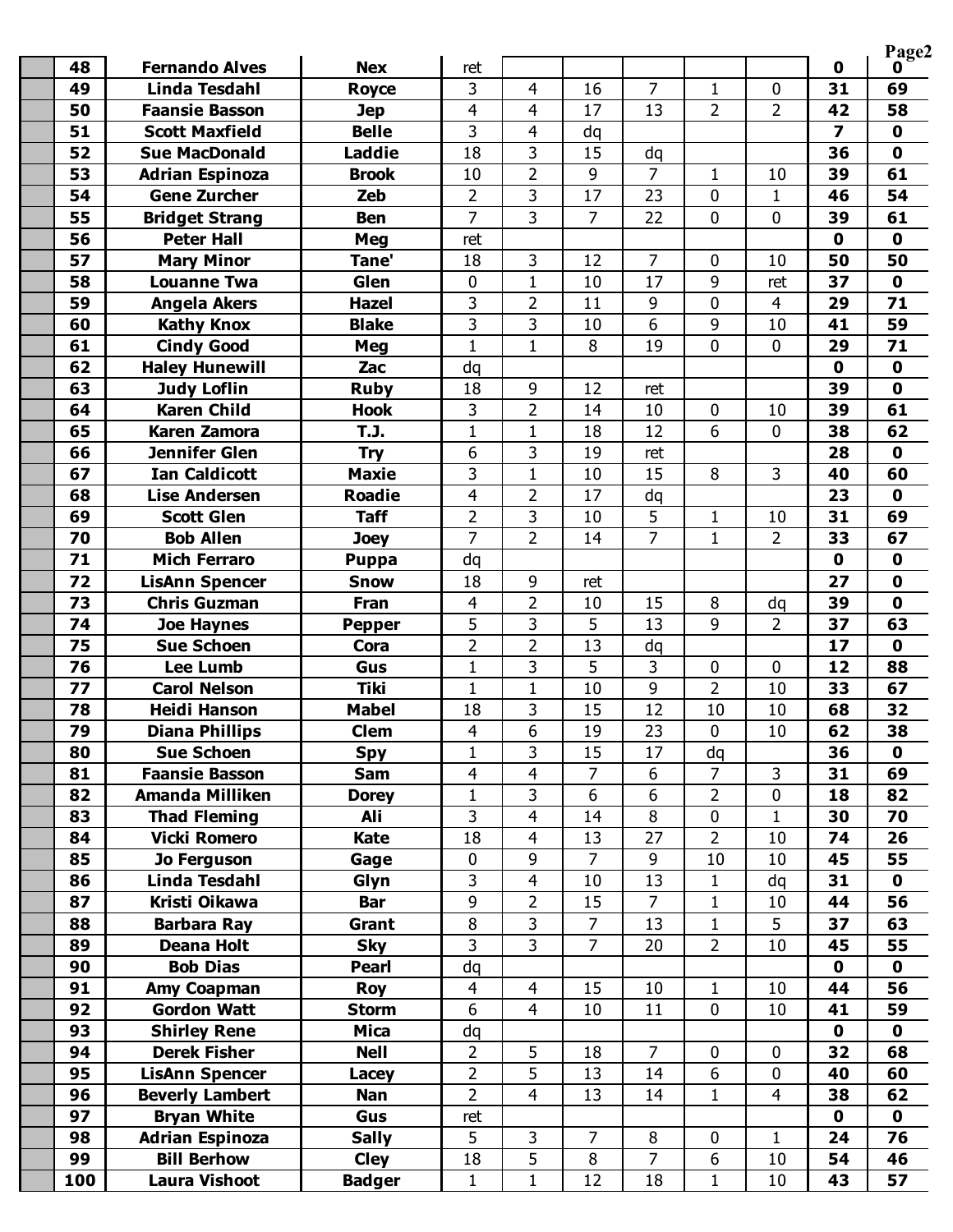|     |                          |                |                  |                |                |                         |                |                |             | Page3           |
|-----|--------------------------|----------------|------------------|----------------|----------------|-------------------------|----------------|----------------|-------------|-----------------|
| 101 | <b>Kerry Watt</b>        | <b>Flo</b>     | 0                | 9              | 4              | 14                      | $\mathbf 0$    | 10             | 37          | 63 <sup>°</sup> |
| 102 | <b>Wendy Schmaltz</b>    | <b>Ky</b>      | $\overline{2}$   | 3              | 18             | 8                       | $\overline{4}$ | 10             | 45          | 55              |
| 103 | <b>Terry Folsom</b>      | Quin           | $\mathbf{1}$     | $\overline{2}$ | 12             | 11                      |                | 10             | 36          | 64              |
| 104 | <b>Jean Singer</b>       | <b>Alex</b>    | 6                | 4              | ret            |                         |                |                | 10          | $\mathbf 0$     |
| 105 | <b>Joe Haynes</b>        | <b>Keally</b>  | $\mathbf{1}$     | $\mathbf{1}$   | 10             | 16                      | $\overline{3}$ | 10             | 41          | 59              |
| 106 | <b>Louanne Twa</b>       | Gus            | $\overline{7}$   | 4              | $\overline{7}$ | 10                      | $\mathbf{1}$   | 7              | 36          | 64              |
| 107 | <b>Sonia Craig</b>       | <b>Jen</b>     | dq               |                |                |                         |                |                | $\mathbf 0$ | $\mathbf 0$     |
| 108 | <b>Kay Stephens</b>      | <b>Bubba</b>   | $\overline{7}$   | $\overline{4}$ | 19             | 13                      | 3              | 10             | 56          | 44              |
| 109 | <b>Lise Andersen</b>     | <b>Nellie</b>  | $\overline{2}$   | 4              | 12             | 19                      | 0              | 0              | 37          | 63              |
| 110 | <b>Stephanie Summers</b> | <b>Tam</b>     | ret              |                |                |                         |                |                | $\mathbf 0$ | $\mathbf 0$     |
| 111 | <b>Karen Child</b>       | <b>Teff</b>    | 6                | 3              | 8              | $\overline{7}$          | 1              | $\mathbf 0$    | 25          | 75              |
| 112 | <b>Dee Bailes</b>        | <b>Rock</b>    | dq               |                |                |                         |                |                | 0           | $\mathbf 0$     |
| 113 | <b>Lynn Johnston</b>     | <b>Jesse</b>   | $\mathbf 0$      | 0              | 5              | 21                      | $\mathbf 0$    | 10             | 36          | 64              |
| 114 | <b>Dave Imas</b>         | Tip            | 12               | $\overline{2}$ | 5              | 11                      | $\mathbf 0$    | 1              | 31          | 69              |
| 115 | <b>Dianne Deal</b>       | <b>Kate</b>    | ret              |                |                |                         |                |                | 0           | $\mathbf 0$     |
| 116 | <b>Sandra Milberg</b>    | <b>Devon</b>   | 3                | 5              | 16             | dq                      |                |                | 24          | $\mathbf 0$     |
| 117 | <b>Kathy Knox</b>        | <b>Rob</b>     | 18               | 1              | 5              | 5                       | 0              | 1              | 30          | 70              |
| 118 | <b>Jean Gellings</b>     | <b>Missy</b>   | $\overline{2}$   | 2              | 6              | 17                      | 3              | 4              | 34          | 66              |
| 119 | <b>Maggi McClure</b>     | <b>Coal</b>    | 3                | 5              | 18             | 14                      | $\mathbf{1}$   | 10             | 51          | 49              |
| 120 | <b>Noelle Williams</b>   | <b>Bea</b>     | 18               | 4              | 11             | 12                      | $\overline{2}$ | 10             | 57          | 43              |
| 121 | Lee Lumb                 | <b>Colt</b>    | 12               | $\overline{2}$ | 4              | 21                      | $\mathbf{1}$   | 10             | 50          | 50              |
| 122 | <b>Angela Akers</b>      | Cora           | $\overline{4}$   | 3              | 11             | 14                      | $\mathbf{1}$   | 0              | 33          | 67              |
| 123 | <b>Scott Glen</b>        | <b>Alice</b>   | $\overline{2}$   | $\mathbf{1}$   | 5              | 6                       | $\mathbf{0}$   | $\mathbf 1$    | 15          | 85              |
| 124 | <b>Candy Kennedy</b>     | Gear           | 5                | 3              | 5              | 23                      | 0              | 1              | 37          | 63              |
| 125 | <b>Shauna Gourley</b>    | <b>Jade</b>    | $\overline{2}$   | $\overline{2}$ | 16             | 8                       | $\mathbf{1}$   | 0              | 29          | 71              |
| 126 | <b>Bob Allen</b>         | Grace          | $\overline{4}$   | $\overline{2}$ | 15             | 21                      | $\mathbf 0$    | 10             | 52          | 48              |
| 127 | <b>Ron Burkey</b>        | <b>Shadow</b>  | 0                | $\overline{2}$ | 8              | ret                     |                |                | 10          | $\mathbf 0$     |
| 128 | <b>Ken MacKenzie</b>     | <b>Angus</b>   | $\overline{2}$   | 3              | 15             | $\overline{\mathbf{4}}$ | $\mathbf 0$    | 0              | 24          | 76              |
| 129 | <b>Erin Swanson</b>      | <b>West</b>    | $\mathbf{1}$     | 3              | $\overline{7}$ | 17                      | $\mathbf{1}$   | 0              | 29          | 71              |
| 130 | <b>Dennis Gellings</b>   | <b>Tess</b>    | $\mathbf{1}$     | $\mathbf{1}$   | 9              | 10                      | $\mathbf{1}$   | 0              | 22          | 78              |
| 131 | <b>Fernando Alves</b>    | <b>Ben</b>     | 8                | 3              | 6              | 9                       | $\mathbf 0$    | 10             | 36          | 64              |
| 132 | <b>Pam Boring</b>        | <b>Jim</b>     | 3                | 6              | 13             | 27                      | $\overline{2}$ | 10             | 61          | 39              |
| 133 | <b>Mich Ferraro</b>      | <b>Mawde</b>   | 3                | $\overline{2}$ | 16             | 17                      | $\mathbf 0$    | $\overline{2}$ | 40          | 60              |
| 134 | <b>Mary Minor</b>        | <b>Feist</b>   | $\overline{3}$   | $\overline{2}$ | 8              | dq                      |                |                | 13          | 0               |
| 135 | <b>Suzy Applegate</b>    | Gus            | dq               |                |                |                         |                |                | $\mathbf 0$ | $\mathbf 0$     |
| 136 | <b>Angie Coker-Sells</b> | <b>Andy</b>    | $\overline{2}$   | 3              | 12             | $\overline{7}$          | $\overline{2}$ | $\mathbf 0$    | 26          | 74              |
| 137 | <b>Terri Warner</b>      | Bea            | 13               | $\mathbf{1}$   | 12             | 11                      | $\mathbf{1}$   | $\mathbf 0$    | 38          | 62              |
| 138 | <b>Ellen Skillings</b>   | Jill           | $\overline{2}$   | $\overline{4}$ | 18             | ret                     |                |                | 24          | $\mathbf 0$     |
| 139 | <b>Mike Neary</b>        | <b>Sis</b>     | 18               | $\overline{2}$ | 13             | 12                      | $\overline{2}$ | $\mathbf 0$    | 47          | 53              |
| 140 | Lisa Berglund            | Sam            | $\overline{2}$   | $\overline{2}$ | 8              | 21                      | 10             | 10             | 53          | 47              |
| 141 | <b>Bill Wilder</b>       | <b>Russell</b> | dq               |                |                |                         |                |                | 0           | 0               |
| 142 | <b>Carol Clawson</b>     | Kita           | $\overline{2}$   | $\mathbf{1}$   | 9              | 11                      | 6              | 9              | 38          | 62              |
| 143 | Wilda Bahr               | <b>Emma</b>    | 6                | $\overline{3}$ | 6              | 8                       | $\mathbf{1}$   | dq             | 24          | $\mathbf 0$     |
| 144 | <b>Libby Nieder</b>      | <b>Derby</b>   | 3                | $\overline{2}$ | 9              | 23                      | $\mathbf 0$    | 0              | 37          | 63              |
| 145 | <b>Fred Temple</b>       | Dan            | $\mathbf{1}$     | $\overline{2}$ | 5              | 12                      | $\overline{4}$ | 10             | 34          | 66              |
| 146 | <b>Alasdair MacRae</b>   | <b>Tweed</b>   | $\overline{4}$   | $\mathbf{1}$   | 3              | 5                       | $\mathbf 0$    | $\mathbf{1}$   | 14          | 86              |
| 147 | <b>Ian Caldicott</b>     | Goose          | $\overline{4}$   | $\overline{2}$ | $\overline{6}$ | 14                      | 6              | 6              | 38          | 62              |
| 148 | <b>Nina Fox</b>          | <b>Shane</b>   | 5                | 6              | 17             | 27                      | 9              | 10             | 74          | 26              |
| 149 | <b>Judy Loflin</b>       | Jill           | 8                | $\overline{4}$ | 6              | 10                      | $\pmb{0}$      | dq             | 28          | $\mathbf 0$     |
| 150 | <b>Cindy Good</b>        | <b>Jess</b>    | $\boldsymbol{6}$ | $\overline{2}$ | 8              | 18                      | $2^{\circ}$    | $\overline{2}$ | 38          | 62              |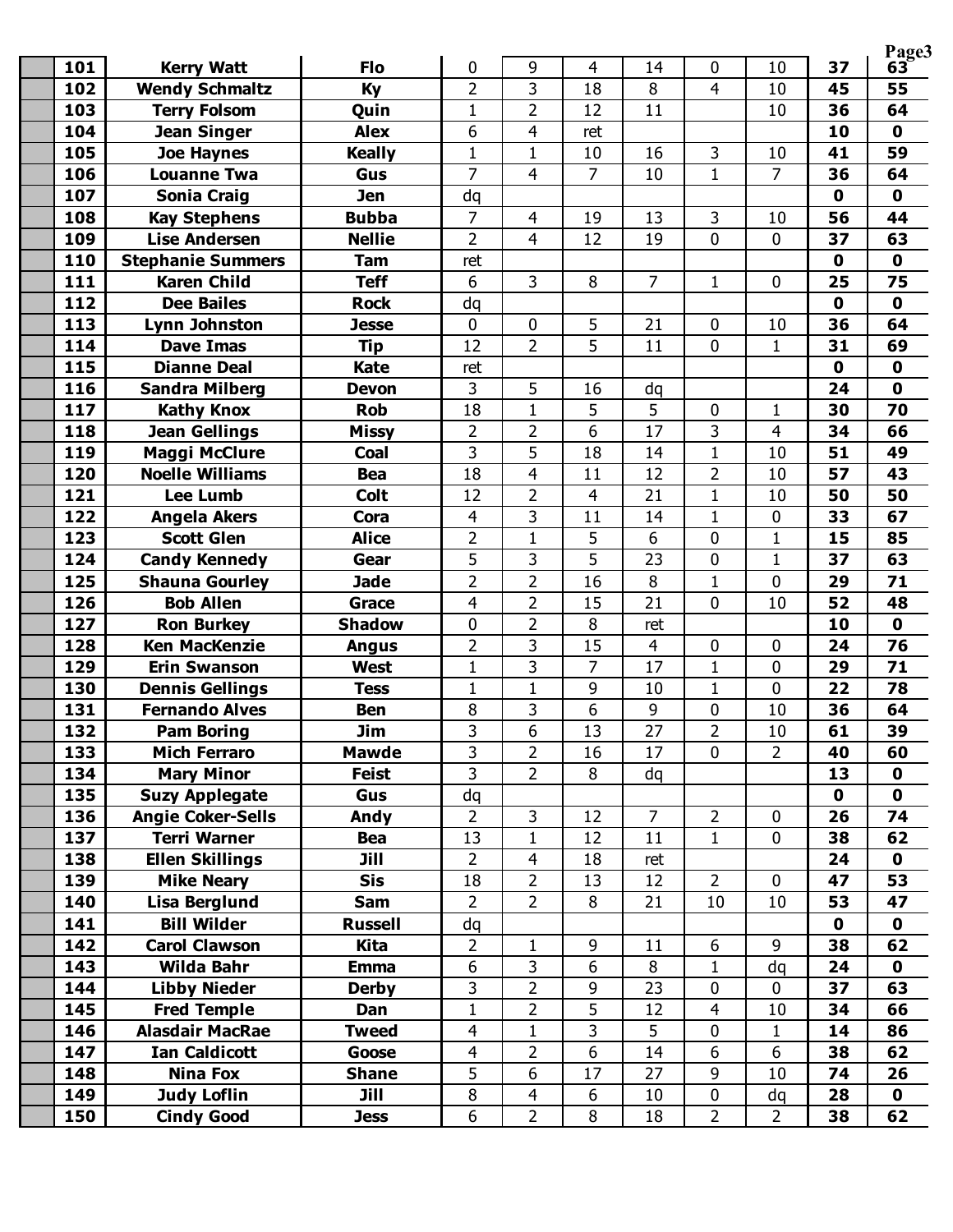## **Qualifying Round** Final

**James McGee JUDGE 2:** Results **Monday, September 24, 2018**

|                |                                                 |                 |                         |                |                |                |                |                | <b>Total</b> | <b>Total</b> |
|----------------|-------------------------------------------------|-----------------|-------------------------|----------------|----------------|----------------|----------------|----------------|--------------|--------------|
| Place<br>Order | Run<br><b>Handler</b>                           | Dog             | Outrun                  | Lift           | Fetch          | <b>Drive</b>   | <b>Shed</b>    | Pen            | Pts.         | Pts.         |
|                |                                                 |                 | 20                      | 10             | 20             | 30             | 10             | 10             | Lost         | 100          |
| 1              | <b>Molly Belding</b>                            | <b>CeeCee</b>   | 4                       | $\mathbf{1}$   | 12             | 20             | $\overline{2}$ | 10             | 49           | 51           |
|                | $\overline{\mathbf{2}}$<br><b>Ken MacKenzie</b> | Grace           | $\overline{6}$          | $\overline{2}$ | 15             | 25             | 10             | 10             | 68           | 32           |
| 3              | <b>Bob Dias</b>                                 | <b>Rack</b>     | 11                      | 0              | $\overline{7}$ | 28             | 5              | 6              | 57           | 43           |
| 4              | <b>Jo Ferguson</b>                              | <b>Brite</b>    | $\mathbf{1}$            | $\mathbf{1}$   | 17             | 14             | $\overline{7}$ | 10             | 50           | 50           |
| 5              | <b>Gordon Watt</b>                              | <b>Hawk</b>     | 19                      | $\overline{7}$ | 15             | 17             | 5              | 10             | 73           | 27           |
| 6              | <b>Erin Swanson</b>                             | Coop            | 19                      | 3              | 12             | 13             | 0              | $\mathbf{1}$   | 48           | 52           |
| 7              | <b>Kay Stephens</b>                             | <b>Storm</b>    | 5                       | 4              | $\overline{7}$ | 12             | $\mathbf 0$    | 3              | 31           | 69           |
| 8              | <b>Noelle Williams</b>                          | <b>Dusty</b>    | 19                      | 3              | 15             | 20             | 10             | 10             | 77           | 23           |
| 9              | <b>Amanda Milliken</b>                          | <b>Howell</b>   | 14                      | $\overline{4}$ | $\overline{7}$ | $\overline{7}$ | $\mathbf 0$    | $\overline{2}$ | 34           | 66           |
| 10             | <b>Elizabeth Baker</b>                          | <b>Ross</b>     | 5                       | $\overline{2}$ | 17             | 15             | $\mathbf{1}$   | 0              | 40           | 60           |
| 11             | <b>Vickie Close</b>                             | <b>Molly</b>    | 19                      | 3              | 6              | 17             | 9              | 10             | 64           | 36           |
| 12             | Lorri Schubert                                  | <b>June</b>     | 19                      | 5              | 16             | ret            |                |                | 40           | $\mathbf 0$  |
| 13             | <b>Shauna Gourley</b>                           | <b>Mira</b>     | 0                       | 0              | 8              | 9              | $\overline{2}$ | 10             | 29           | 71           |
| 14             | <b>Ron Fischer</b>                              | <b>Jim</b>      | 19                      | 4              | 6              | 17             | $\overline{2}$ | 10             | 58           | 42           |
| 15             | <b>Beth Sears</b>                               | <b>Jack</b>     | 15                      | 9              | 19             | 15             | 10             | 10             | 78           | 22           |
|                | 16<br><b>Beverly Lambert</b>                    | <b>Spud</b>     | 6                       | 6              | 19             | dq             |                |                | 31           | $\mathbf 0$  |
| 17             | <b>Sharon Freilich</b>                          | <b>Nan</b>      | 19                      | $\mathbf{1}$   | 15             | 28             | ret            |                | 63           | $\mathbf 0$  |
| 18             | <b>Ron Burkey</b>                               | <b>Rocky</b>    | $\overline{4}$          | $\mathbf{1}$   | 5              | 9              | $\mathbf 0$    | $\overline{4}$ | 23           | 77           |
| 19             | <b>Carol Nelson</b>                             | <b>Kale</b>     | 5                       | $\mathbf{1}$   | 8              | 21             | $\overline{2}$ | 10             | 47           | 53           |
| 20             | <b>Patti Sowell</b>                             | Lil             | 7                       | $\overline{2}$ | dq             |                |                |                | 9            | $\mathbf 0$  |
| 21             | <b>Libby Nieder</b>                             | <b>Kit</b>      | 19                      | $\overline{2}$ | 8              | 11             | $\mathbf 0$    | $\overline{3}$ | 43           | 57           |
| 22             | <b>Tom Wilson</b>                               | <b>Kate</b>     | $\overline{7}$          | $\overline{2}$ | 5              | $\overline{7}$ | $\overline{7}$ | 3              | 31           | 69           |
| 23             | <b>Dianne Deal</b>                              | <b>Sway</b>     | 11                      | 5              | ret            |                |                |                | 16           | $\mathbf 0$  |
| 24             | <b>Kerry Watt</b>                               | <b>Reba</b>     | 19                      | $\overline{5}$ | dq             |                |                |                | 24           | $\mathbf 0$  |
| 25             | <b>Shane Harley</b>                             | <b>Hope</b>     | 5                       | 3              | 13             | 17             | 8              | 0              | 46           | 54           |
|                | 26<br><b>Terry Folsom</b>                       | Quark           | 3                       | 0              | 10             | 7              | 3              | 9              | 32           | 68           |
| 27             | <b>Billie Richardson</b>                        | Dan             | 8                       | 4              | 4              | 26             | $\mathbf 0$    | 10             | 52           | 48           |
| 28             | <b>John Fontaine</b>                            | <b>Roxie</b>    | dq                      |                |                |                |                |                | $\mathbf 0$  | $\mathbf 0$  |
|                | 29<br><b>Victoria Yablonsky</b>                 | Gus             | 19                      | 5              | 9              | 8              | 1              | 10             | 52           | 48           |
| 30             | Laura Vishoot                                   | <b>Tony</b>     | 11                      | 3              | 11             | dq             |                |                | 25           | $\mathbf 0$  |
|                | 31<br><b>Carol Clawson</b>                      | <b>Timp</b>     | $\overline{2}$          | $\overline{3}$ | 9              | 16             | $\overline{2}$ | 10             | 42           | 58           |
|                | 32<br><b>Wyatt Fleming</b>                      | <b>Mirk</b>     | $\overline{2}$          | 3              | $\overline{7}$ | 5              | $\mathbf 0$    | 0              | 17           | 83           |
|                | 33<br>Barbara Ray                               | <b>Maverick</b> | $\mathbf 0$             | $\mathbf{1}$   | 4              | $\overline{7}$ | $\mathbf{0}$   | $\overline{2}$ | 14           | 86           |
|                | <b>Terry Murray</b><br>34                       | <b>Minette</b>  | 19                      | $\overline{2}$ | 5              | 30             | 10             | 10             | 76           | 24           |
| 35             | <b>Barbara McPherson</b>                        | <b>Jade</b>     | $\overline{2}$          | $\overline{2}$ | dq             |                |                |                | 4            | $\mathbf 0$  |
|                | 36<br>Loreli Judd                               | <b>Sally</b>    | 6                       | 5              | 11             | $\overline{7}$ | $\mathbf{1}$   | $\overline{3}$ | 33           | 67           |
|                | 37<br><b>Patricia MacRae</b>                    | <b>Nell</b>     | 3                       | 4              | 8              | 8              | 5              | 10             | 38           | 62           |
|                | 38<br><b>Patrick Shannahan</b>                  | Greg            | 5                       | 3              | 16             | 5              | $\mathbf{1}$   | $\mathbf 1$    | 31           | 69           |
|                | 39<br><b>Peter Hall</b>                         | <b>Deke</b>     | 5                       | 8              | 19             | 22             | 5              | 3              | 62           | 38           |
| 40             | <b>Alasdair MacRae</b>                          | Penny           | $\overline{\mathbf{4}}$ | 0              | 8              | 12             | $\mathbf 0$    | $\overline{2}$ | 26           | 74           |
| 41             | <b>Bryan White</b>                              | <b>Brae</b>     | $\overline{4}$          | 3              | 5              | 18             | $\mathbf 0$    | $\mathbf 0$    | 30           | 70           |
|                | 42<br><b>Jean Singer</b>                        | <b>Sly</b>      | 5                       | 3              | 12             | 15             | 3              | 10             | 48           | 52           |
|                | <b>Angie Coker-Sells</b><br>43                  | Soot            | $\overline{7}$          | $\mathbf{1}$   | 8              | 12             | 5              | 10             | 43           | 57           |
|                | <b>Wendy Schmaltz</b><br>44                     | <b>Floss</b>    | 17                      | $\overline{4}$ | 14             | 16             | $\overline{4}$ | 10             | 65           | 35           |
|                | <b>Maggi McClure</b><br>45                      | <b>Buster</b>   | 6                       | 5              | 5              | 8              | $\mathbf 0$    | 3              | 27           | 73           |
|                | 46<br><b>Paul Murray</b>                        | Lexi            | dq                      |                |                |                |                |                | $\mathbf 0$  | $\mathbf 0$  |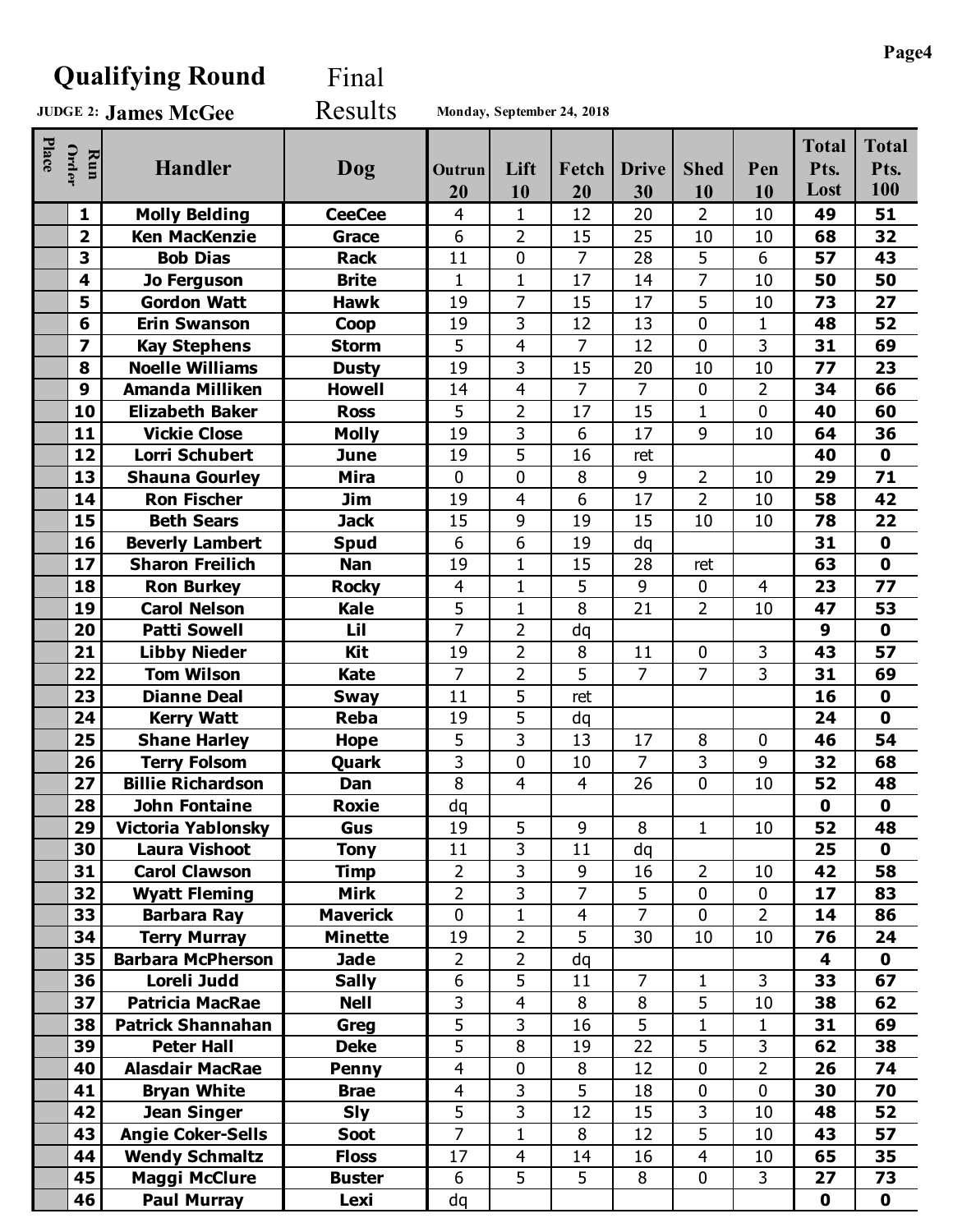|    |                        |               |                |                |                |                |                |                |              | Page5        |
|----|------------------------|---------------|----------------|----------------|----------------|----------------|----------------|----------------|--------------|--------------|
| 47 | <b>Terri Warner</b>    | Griff         | 5              | 5              | 14             | ret            |                |                | 24           | 0            |
| 48 | <b>Fernando Alves</b>  | <b>Nex</b>    | ret            |                |                |                |                |                | $\mathbf{0}$ | 0            |
| 49 | Linda Tesdahl          | <b>Royce</b>  | $\overline{4}$ | 6              | 17             | 8              |                | $\mathbf{1}$   | 36           | 64           |
| 50 | <b>Faansie Basson</b>  | <b>Jep</b>    | 3              | 6              | 16             | 17             | $\overline{2}$ | 5              | 49           | 51           |
| 51 | <b>Scott Maxfield</b>  | <b>Belle</b>  | 3              | 5              | dq             |                |                |                | 8            | $\mathbf 0$  |
| 52 | <b>Sue MacDonald</b>   | Laddie        | 19             | $\overline{2}$ | 17             | dq             |                |                | 38           | $\mathbf 0$  |
| 53 | <b>Adrian Espinoza</b> | <b>Brook</b>  | 18             | $\mathbf{0}$   | 11             | 8              | $\mathbf 0$    | 10             | 47           | 53           |
| 54 | <b>Gene Zurcher</b>    | Zeb           | 5              | 4              | 17             | 26             | 5              | 3              | 60           | 40           |
| 55 | <b>Bridget Strang</b>  | <b>Ben</b>    | 12             | $\overline{4}$ | $\overline{7}$ | 20             | $\mathbf 0$    | $\mathbf 0$    | 43           | 57           |
| 56 | <b>Peter Hall</b>      | Meg           | ret            |                |                |                |                |                | $\mathbf 0$  | $\mathbf 0$  |
| 57 | <b>Mary Minor</b>      | Tane'         | 18             | $\mathbf{0}$   | 12             | 9              | $\mathbf{1}$   | 10             | 50           | 50           |
| 58 | <b>Louanne Twa</b>     | Glen          | 3              | 2              | 12             | 17             | 7              | ret            | 41           | $\mathbf{0}$ |
| 59 | <b>Angela Akers</b>    | <b>Hazel</b>  | $\overline{2}$ | 3              | 16             | 11             | $\mathbf 0$    | $\overline{3}$ | 35           | 65           |
| 60 | <b>Kathy Knox</b>      | <b>Blake</b>  | 5              | $\overline{4}$ | 12             | $\overline{7}$ | 5              | 10             | 43           | 57           |
| 61 | <b>Cindy Good</b>      | Meg           | $\overline{2}$ | $\mathbf{0}$   | 10             | 29             | $\mathbf{1}$   | $\mathbf{0}$   | 42           | 58           |
| 62 | <b>Haley Hunewill</b>  | Zac           | dq             |                |                |                |                |                | $\mathbf 0$  | $\mathbf 0$  |
| 63 | <b>Judy Loflin</b>     | <b>Ruby</b>   | 19             | 3              | 16             | ret            |                |                | 38           | $\mathbf 0$  |
| 64 | <b>Karen Child</b>     | <b>Hook</b>   | 3              | $\overline{3}$ | 17             | 9              | 3              | 10             | 45           | 55           |
| 65 | <b>Karen Zamora</b>    | T.J.          | 0              | $\mathbf{1}$   | 18             | 8              | 5              | $\mathbf{1}$   | 33           | 67           |
| 66 | <b>Jennifer Glen</b>   | <b>Try</b>    | 7              | 4              | 19             | ret            |                |                | 30           | $\mathbf 0$  |
| 67 | <b>Ian Caldicott</b>   | <b>Maxie</b>  | $\mathbf 0$    | $\mathbf 0$    | 16             | 17             | $\overline{7}$ | 5              | 45           | 55           |
| 68 | <b>Lise Andersen</b>   | <b>Roadie</b> | $\overline{4}$ | $\overline{2}$ | 17             | dq             |                |                | 23           | $\mathbf 0$  |
| 69 | <b>Scott Glen</b>      | <b>Taff</b>   | $\mathbf{1}$   | $\overline{2}$ | 14             | 8              | $\mathbf{1}$   | 10             | 36           | 64           |
| 70 | <b>Bob Allen</b>       | <b>Joey</b>   | $\overline{7}$ | $\overline{2}$ | 16             | 8              | $\overline{2}$ | $\overline{4}$ | 39           | 61           |
| 71 | <b>Mich Ferraro</b>    | <b>Puppa</b>  | dq             |                |                |                |                |                | $\mathbf 0$  | $\mathbf 0$  |
| 72 | <b>LisAnn Spencer</b>  | <b>Snow</b>   | 15             | 9              | ret            |                |                |                | 24           | $\mathbf 0$  |
| 73 | <b>Chris Guzman</b>    | Fran          | 6              | $\overline{4}$ | 15             | dq             |                | dq             | 25           | $\mathbf 0$  |
| 74 | <b>Joe Haynes</b>      | <b>Pepper</b> | $\overline{4}$ | 3              | 6              | 15             | 8              | $\overline{3}$ | 39           | 61           |
| 75 | <b>Sue Schoen</b>      | Cora          | 4              | $\mathbf{1}$   | 15             | 13             | 8              | dq             | 41           | $\mathbf 0$  |
| 76 | <b>Lee Lumb</b>        | Gus           | 4              | 2              | 8              | $\overline{4}$ | $\mathbf{1}$   | $\overline{2}$ | 21           | 79           |
| 77 | <b>Carol Nelson</b>    | <b>Tiki</b>   | $\mathbf 1$    | $\overline{2}$ | 16             | 11             | 5              | 10             | 45           | 55           |
| 78 | <b>Heidi Hanson</b>    | Mabel         | 19             | 2              | 17             | 12             | 10             | 10             | 70           | 30           |
| 79 | <b>Diana Phillips</b>  | <b>Clem</b>   | 8              | 9              | 19             | 25             | $\overline{3}$ | 10             | 74           | 26           |
| 80 | <b>Sue Schoen</b>      | <b>Spy</b>    | $\overline{7}$ | $\overline{2}$ | 16             | 15             | dq             |                | 40           | $\mathbf 0$  |
| 81 | <b>Faansie Basson</b>  | Sam           | 6              | $\overline{3}$ | 6              | 5              | 4              | $\mathbf 0$    | 24           | 76           |
| 82 | <b>Amanda Milliken</b> | <b>Dorey</b>  | $\overline{4}$ | $\overline{3}$ | $\overline{7}$ | 12             | $\mathbf 0$    | $\mathbf 0$    | 26           | 74           |
| 83 | <b>Thad Fleming</b>    | Ali           | 8              | $\overline{7}$ | 13             | $\overline{7}$ | $\mathbf{1}$   | $\overline{2}$ | 38           | 62           |
| 84 | <b>Vicki Romero</b>    | Kate          | 19             | $\overline{4}$ | 14             | 29             | 0              | 10             | 76           | 24           |
| 85 | <b>Jo Ferguson</b>     | Gage          | $\overline{2}$ | 9              | 8              | $\overline{7}$ | 10             | 10             | 46           | 54           |
| 86 | Linda Tesdahl          | Glyn          | $\overline{4}$ | 5              | 8              | 10             | $\mathbf{1}$   | dq             | 28           | $\mathbf 0$  |
| 87 | Kristi Oikawa          | Bar           | 8              | 3              | 16             | 8              | $\mathbf{1}$   | 10             | 46           | 54           |
| 88 | <b>Barbara Ray</b>     | Grant         | 15             | $\mathbf{1}$   | 6              | 14             | $\overline{2}$ | $\overline{7}$ | 45           | 55           |
| 89 | <b>Deana Holt</b>      | <b>Sky</b>    | 5              | 5              | 9              | 27             | 5              | 10             | 61           | 39           |
| 90 | <b>Bob Dias</b>        | Pearl         | dq             |                |                |                |                |                | $\mathbf 0$  | $\mathbf 0$  |
| 91 | <b>Amy Coapman</b>     | <b>Roy</b>    | 5              | 5              | 16             | 12             | $\mathbf 0$    | 10             | 48           | 52           |
| 92 | <b>Gordon Watt</b>     | <b>Storm</b>  | 8              | 5              | 14             | 17             | $\mathbf 0$    | 10             | 54           | 46           |
| 93 | <b>Shirley Rene</b>    | Mica          | dq             |                |                |                |                |                | $\mathbf 0$  | $\mathbf 0$  |
| 94 | <b>Derek Fisher</b>    | <b>Nell</b>   | 5              | 3              | 17             | 9              | $\mathbf 0$    | $\overline{3}$ | 37           | 63           |
| 95 | <b>LisAnn Spencer</b>  | Lacey         | $\overline{3}$ | 8              | 15             | 16             | $\overline{4}$ | $\mathbf{1}$   | 47           | 53           |
| 96 | <b>Beverly Lambert</b> | <b>Nan</b>    | 5              | 8              | 15             | 24             | $\overline{4}$ | 9              | 65           | 35           |
| 97 | <b>Bryan White</b>     | Gus           | ret            |                |                |                |                |                | $\mathbf 0$  | $\mathbf 0$  |
| 98 | <b>Adrian Espinoza</b> | <b>Sally</b>  | $\overline{4}$ | $\mathbf{3}$   | 10             | 9              | $\bf{0}$       | 1              | 27           | 73           |
|    |                        |               |                |                |                |                |                |                |              |              |